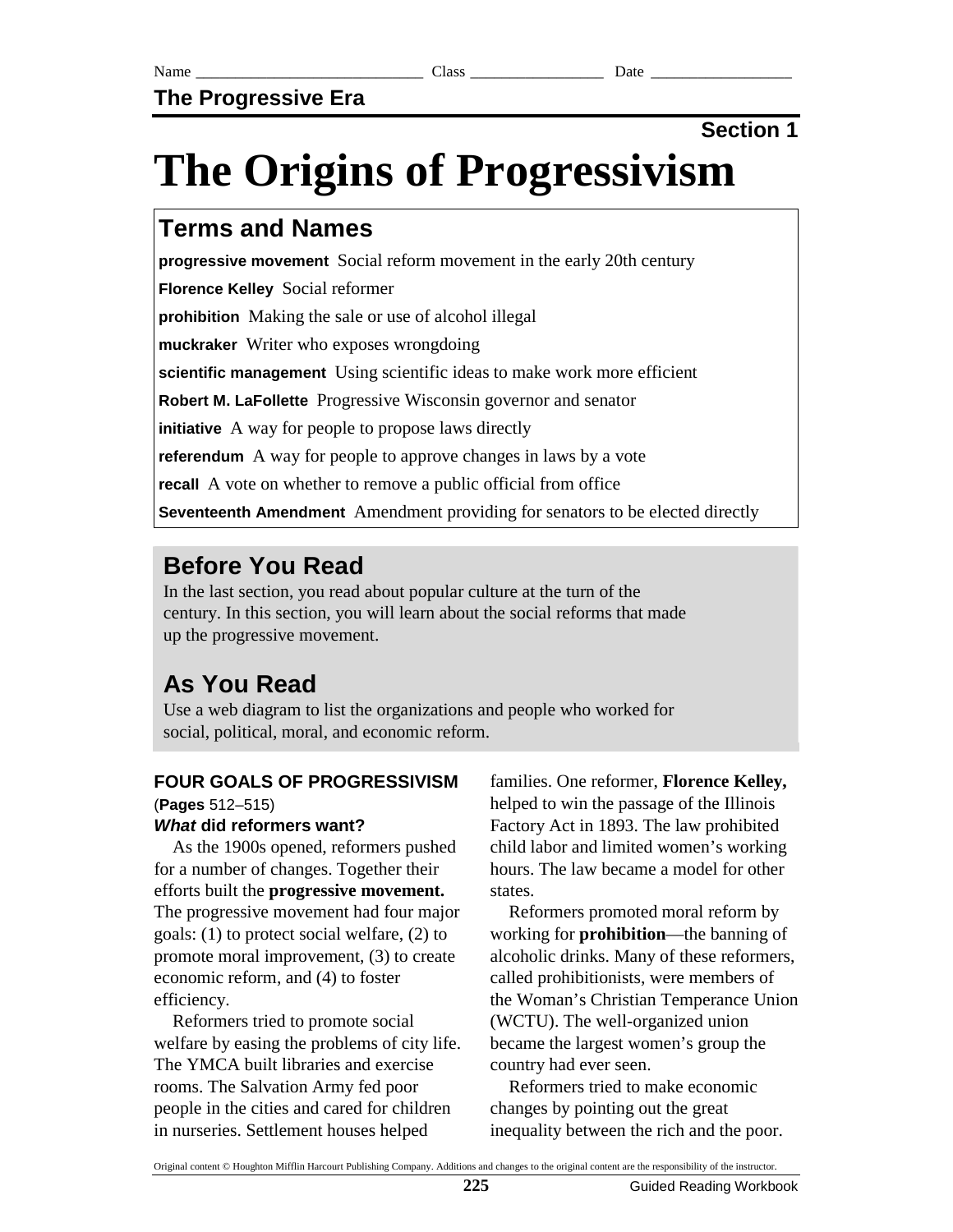They pushed for better treatment of workers. Journalists called **muckrakers** wrote stories about corruption and unfair practices in business.

To help make businesses more efficient and profitable, some reformers promoted the idea of **scientific management.** The idea was to apply scientific ideas to make each task simpler. One outcome was the assembly line.

 1. How did reformers try to make businesses more efficient and profitable?

\_\_\_\_\_\_\_\_\_\_\_\_\_\_\_\_\_\_\_\_\_\_\_\_\_\_\_\_\_\_

\_\_\_\_\_\_\_\_\_\_\_\_\_\_\_\_\_\_\_\_\_\_\_\_\_\_\_\_\_\_

#### **CLEANING UP LOCAL GOVERNMENT** (**Pages** 515–516) **How did progressives change city governments?**

Progressives also reformed politics. City governments were sometimes corrupt. For instance, they might be run by party bosses who gave jobs to their friends and bribed people to vote for them. One answer to this problem was a new system of city government called the commission system.

In the commission system a group of experts runs the city. Each expert takes charge of a different city department. By 1917, about 500 cities had commission forms of city government.

Another reform idea was the councilmanager form of government. By 1925, nearly 250 cities had managers. These managers were appointed by councils elected by the people.

Some cities had progressive mayors. They improved cities without changing their system of government. They put in such reforms as fairer tax systems and lower public transportation fares.

 2. How did the commission system help clean up city government?

\_\_\_\_\_\_\_\_\_\_\_\_\_\_\_\_\_\_\_\_\_\_\_\_\_\_\_\_\_\_\_

\_\_\_\_\_\_\_\_\_\_\_\_\_\_\_\_\_\_\_\_\_\_\_\_\_\_\_\_\_\_\_

#### **REFORM AT THE STATE LEVEL**  (**Pages** 516–518) **How did state laws change?**

Reformers also worked at the state level. Many states had progressive governors. These states passed laws to regulate railroads, mines, telephone companies, and other large businesses.

**Robert M. La Follette,** as governor of Wisconsin, led the way in regulating big business. His reforms of the railway industry taxed railroad property at the same rate as other business property. He set up a commission to regulate rates and forbade railroads to issue free passes to state officials.

Progressives also worked to improve conditions in the workplace and to end the employment of children. Factories hired children because children could do the same unskilled work as adults for less money. Often wages were so low that every member of the family needed to work.

Progressive reformers did not get a federal law to ban child labor. They did, however, get state legislatures to ban child labor. States also set maximum hours for all workers.

Progressives also won some reforms from the Supreme Court. In the case of *Muller* v. *Oregon*, the Court decided that a state could legally limit the working hours of women. In 1917, the Supreme Court upheld a ten-hour workday for men.

Electoral reforms at the state level gave voters more power. Oregon was the first to adopt the secret ballot, giving voters privacy. Three other reforms were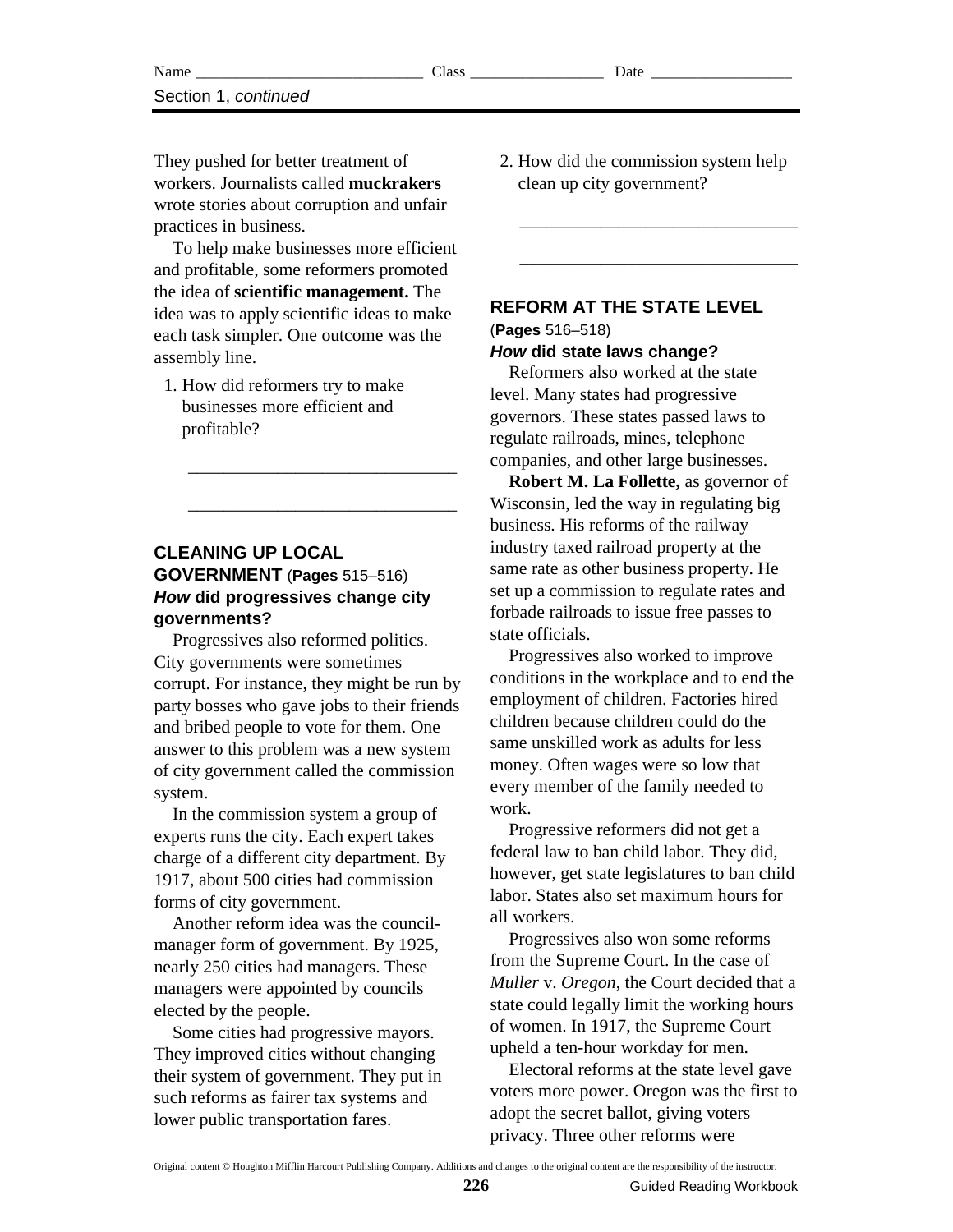| $N_2$                | Class            | Jate            |
|----------------------|------------------|-----------------|
| Name                 | ________________ | _______________ |
| Section<br>continued |                  |                 |

important: (1) **initiative** gives voters themselves the right to propose a law, (2) voters could accept or reject the initiative by a direct vote on the initiative, called a **referendum,** and (3) voters got the right of **recall,** which meant they could force a government official to face another election.

Minnesota became the first state to use a mandatory statewide direct primary system. This meant that voters, instead of political machines, would choose candidates for public office through a special popular election. The direct

primary led to the passage of the **Seventeenth Amendment** to the Constitution. This amendment called for senators to be elected directly by the people instead of by state lawmakers.

 3. What are three ways progressive reforms helped ordinary people?

\_\_\_\_\_\_\_\_\_\_\_\_\_\_\_\_\_\_\_\_\_\_\_\_\_\_\_\_\_\_\_

\_\_\_\_\_\_\_\_\_\_\_\_\_\_\_\_\_\_\_\_\_\_\_\_\_\_\_\_\_\_\_